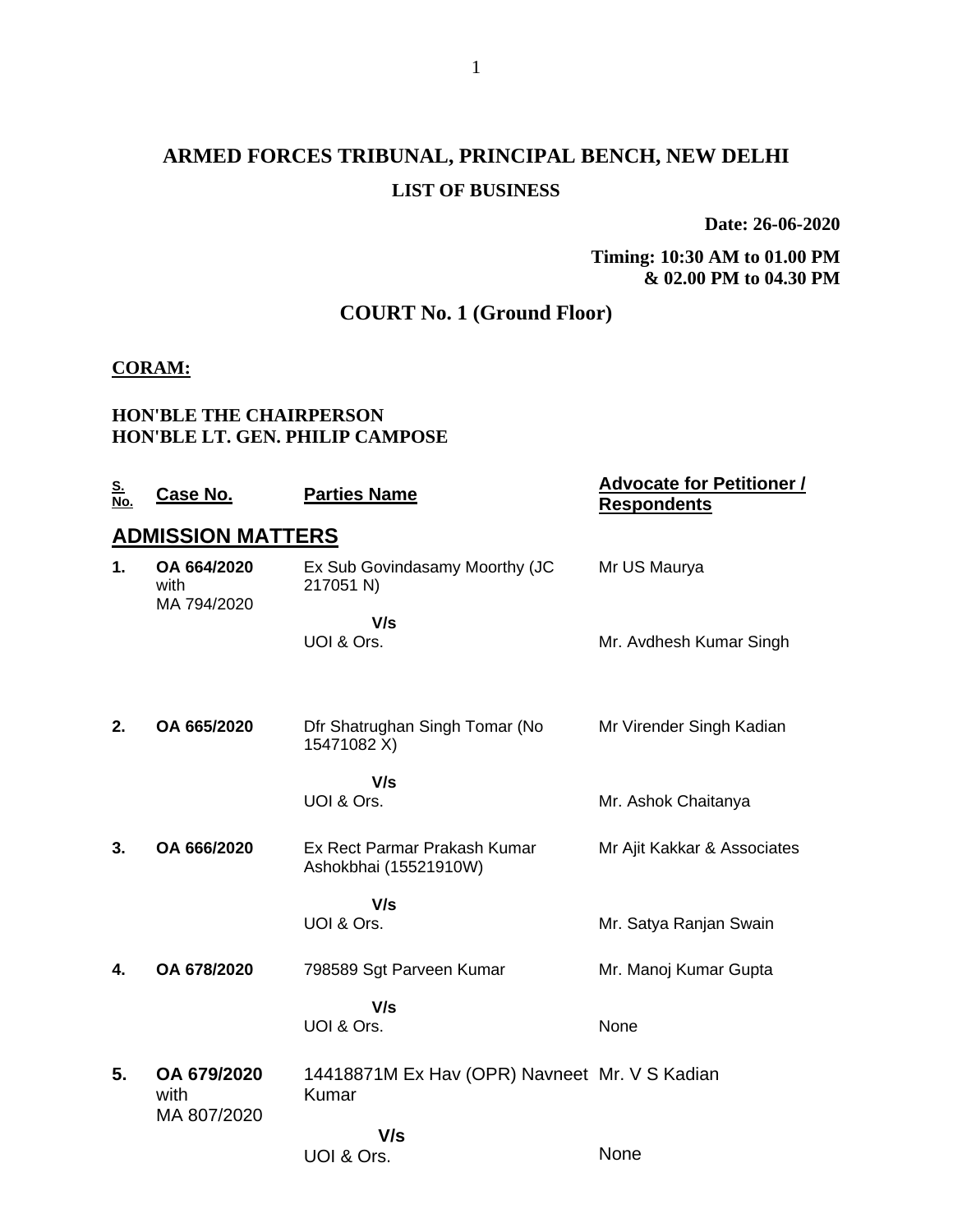| 6.  | OA 680/2020<br>with<br>MA 808/2020 | Smt Maya Devi W/o Late Ex Hony<br>Nb Sub Ombir (No 6481727 F) | Mr Virender Singh Kadian &<br><b>Pradeep Singh Nandal</b> |  |
|-----|------------------------------------|---------------------------------------------------------------|-----------------------------------------------------------|--|
|     |                                    | V/s                                                           |                                                           |  |
|     |                                    | UOI & Ors.                                                    | None                                                      |  |
| 7.  | OA 681/2020<br>with<br>MA 809/2020 | No 2895763 M Ex Nk Vinoda<br>Kumar                            | Mr. V S Kadian                                            |  |
|     |                                    | V/s                                                           |                                                           |  |
|     |                                    | UOI & Ors.                                                    | None                                                      |  |
| 8.  | OA 682/2020                        | 1074574X Ex Nk Yogender Singh                                 | Mr. Virender Singh Kadian &<br>Mr. Pardeep Singh Nandal   |  |
|     |                                    | V/s<br>UOI & Ors.                                             | None                                                      |  |
|     |                                    |                                                               |                                                           |  |
| 9.  | OA 683/2020                        | 2715777M Ex Rect Manoj Kumar                                  | Mr. V S Kadian                                            |  |
|     |                                    | V/s                                                           | None                                                      |  |
|     |                                    | UOI & Ors.                                                    |                                                           |  |
| 10. | OA 684/2020                        | JC-732013X Ex Sub Praveen<br>Kumar                            | Mr. V S Kadian                                            |  |
|     |                                    | V/s                                                           |                                                           |  |
|     |                                    | UOI & Ors.                                                    | None                                                      |  |
| 11. | OA 685/2020                        | 796349-A Ex Sgt Venkata<br>Chalapathi Rao Bapatla             | Mr Virender Singh Kadian                                  |  |
|     |                                    | V/s                                                           | None                                                      |  |
|     |                                    | UOI & Ors.                                                    |                                                           |  |
| 12. | OA 686/2020                        | JC-760959A Sub Chandra Prakash Mr. V S Kadian<br>P            |                                                           |  |
|     |                                    | V/s                                                           |                                                           |  |
|     |                                    | UOI & Ors.                                                    | None                                                      |  |
| 13. | OA 687/2020                        | 806115 Ex NC(E) T Shiv Nath<br>Mahato                         | Mr. Virender Singh Kadian                                 |  |
|     |                                    | V/s                                                           |                                                           |  |
|     |                                    | UOI & Ors.                                                    | None                                                      |  |
| 14. | OA 688/2020<br>with                | 650092L Ex MWO Satyanarain<br>Gupta                           | Mr. Virender Singh Kadian                                 |  |
|     | MA 810/2020                        | V/s<br>UOI & Ors.                                             | None                                                      |  |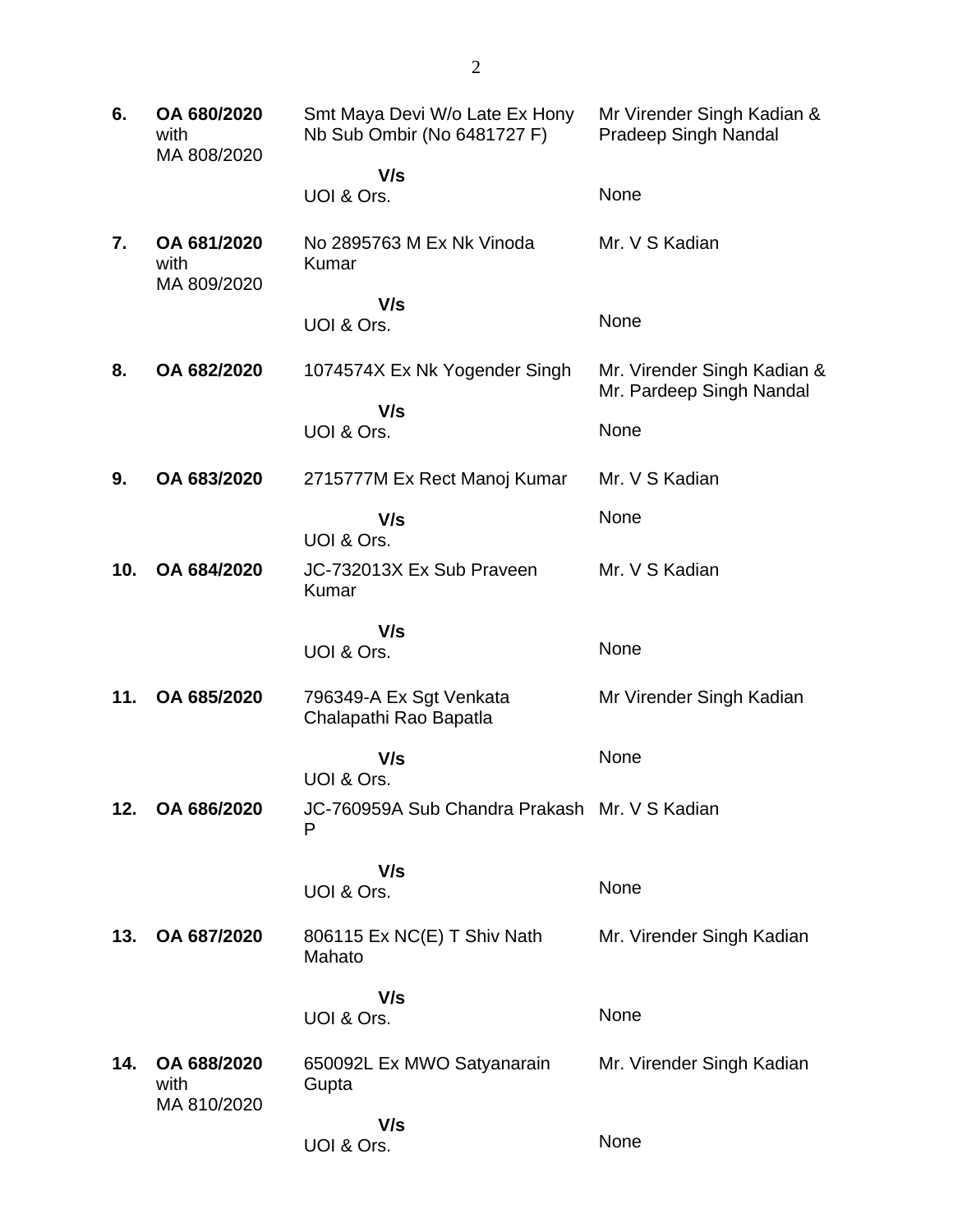| 15. | OA 689/2020<br>with<br>MA 813/2020       | Sqn Ldr Abhishek Pratap Singh<br>$(32283-A)$                         | Mr. SS Pandey & Associates   |
|-----|------------------------------------------|----------------------------------------------------------------------|------------------------------|
|     |                                          | V/s<br>UOI & Ors.                                                    | None                         |
| 16. | OA 690/2020                              | AVM PS Babu (Retd.) (17908-K)                                        | Mr Ajit Kakkar               |
|     |                                          | V/s<br>UOI & Ors.                                                    | None                         |
| 17. | OA 691/2020                              | 13928744-X Hony Nb Sub Sanwal<br>Ram (Retd.)                         | Mr. SS Pandey & Associates   |
|     |                                          | V/s<br>UOI & Ors.                                                    | None                         |
|     | <b>MA (EXECUTION)</b>                    |                                                                      |                              |
| 18. | MA 1908/2019<br><i>in</i><br>OA (Appeal) | IC-509191W Ex Lt Col Rajan<br>Sawhney                                | Mr. SS Pandey                |
|     | 124/2012                                 | V/s<br>UOI & Ors                                                     | Mr. Harish V Shankar         |
|     | <u>MA (OTHERS)</u>                       |                                                                      |                              |
| 19. | MA 464/2020<br>In                        | IC-7328 Maj Gen AK Gupta (Retd.)                                     | Ms. Archana Ramesh           |
|     | OA 977/2017                              | V/s<br>UOI & Ors.                                                    | Mr. Avdhesh Kumar Singh      |
| 20. | MA 667/2020                              | Surg Cdr Manisha Thakur (75902-B)                                    | Mr. Ajit Kakkar & Associates |
|     | ın<br>OA 283/2019                        | V/s<br>UOI & Ors.                                                    | Mr. Anil Gautam              |
| 21. | MA 756/2020<br>in                        | Wg Cdr Punita Aswal (No 29160 F)                                     | Mr. Nikhil Palli             |
|     | OA 1500/2019                             | V/s<br>UOI & Ors.                                                    | Mr. Neeraj, Sr. CGSC         |
|     | <b>PLEADINGS NOT COMPLETE</b>            |                                                                      |                              |
| 22. | OA 1348/2018                             | No. 16020267Y Hav (Clk/SD) Anil Mr. J P Sharma & Associates<br>Kumar |                              |
|     |                                          |                                                                      |                              |

# **V/s**

UOI & Ors.

Mr. V Pattabhi Ram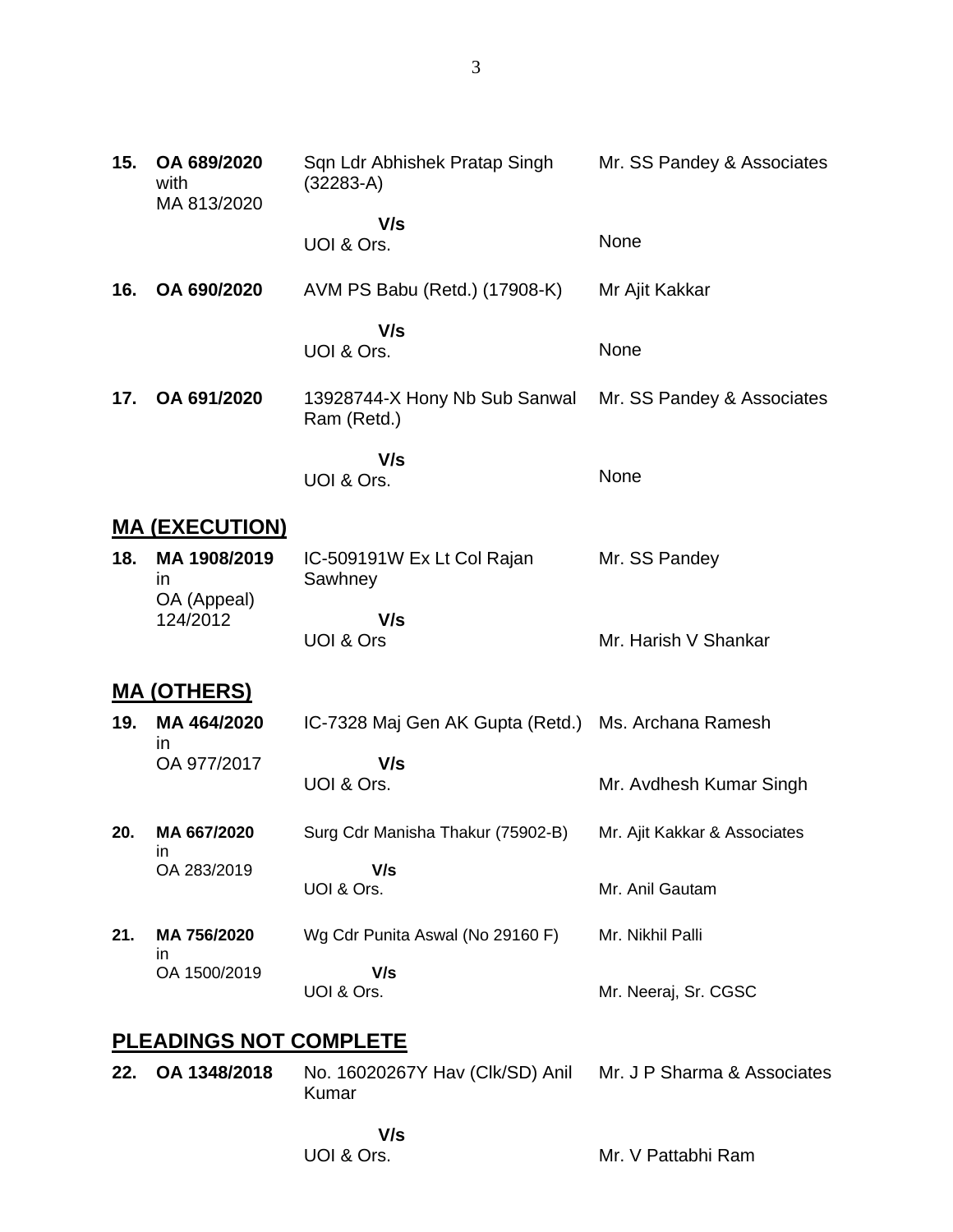| 23. | OA 2151/2019        | 15125790M Hav (Opr) Rajkaran                         | Mr VS Kadian                                  |
|-----|---------------------|------------------------------------------------------|-----------------------------------------------|
|     |                     | V/s<br>UOI & Ors.                                    | Mr. V S Tomar                                 |
| 24. | OA 278/2020         | IC-49761P Col JP Singh VSM                           | Mr. Smita Dikshit                             |
|     |                     | V/s<br>UOI & Ors.                                    | Mr Rajeev Kumar                               |
| 25. | OA 406/2020         | No 778156F Sgt Arbind Kumar                          | Mr Gyan Chandra Tripathi                      |
|     |                     | V/s<br>UOI & Ors.                                    | None                                          |
| 26. | OA 410/2020         | Lt Col Nikhil Kumar Singh (SS<br>41791 X)            | Mr Anand Kumar, Rajan<br>Kumar & Akshit Anand |
|     |                     | V/s<br>UOI & Ors.                                    | Mr Anil Gautam                                |
| 27. | OA 415/2020<br>with | Hav Borate Tanaji Sopan<br>$(1587972-A)$             | Ms. Archana Ramesh                            |
|     | MA 520/2020         | V/s<br>UOI & Ors.                                    | <b>Mr Arvind Patel</b>                        |
| 28. | OA 419/2020         | JC-377795X Hony Capt (JENE)<br>Mandeep Singh (Retd.) | Mr. S S Pandey & Associates                   |
|     |                     | V/s<br>UOI & Ors.                                    | Mr. Anil Gautam                               |
| 29. | OA 420/2020         | Hav/Clk Vijeesh R (No 14669758)                      | Mr Manoj Kr Gupta                             |
|     |                     | V/s<br>UOI & Ors.                                    | Mr. V S Tomar                                 |
| 30. | OA 427/2020         | Sep/DSC (GD) Omesh Kumar (No<br>3997822 X)           | Mr Manoj Kr Gupta                             |
|     |                     | V/s<br>UOI & Ors.                                    | Mr. Niranjana Dass                            |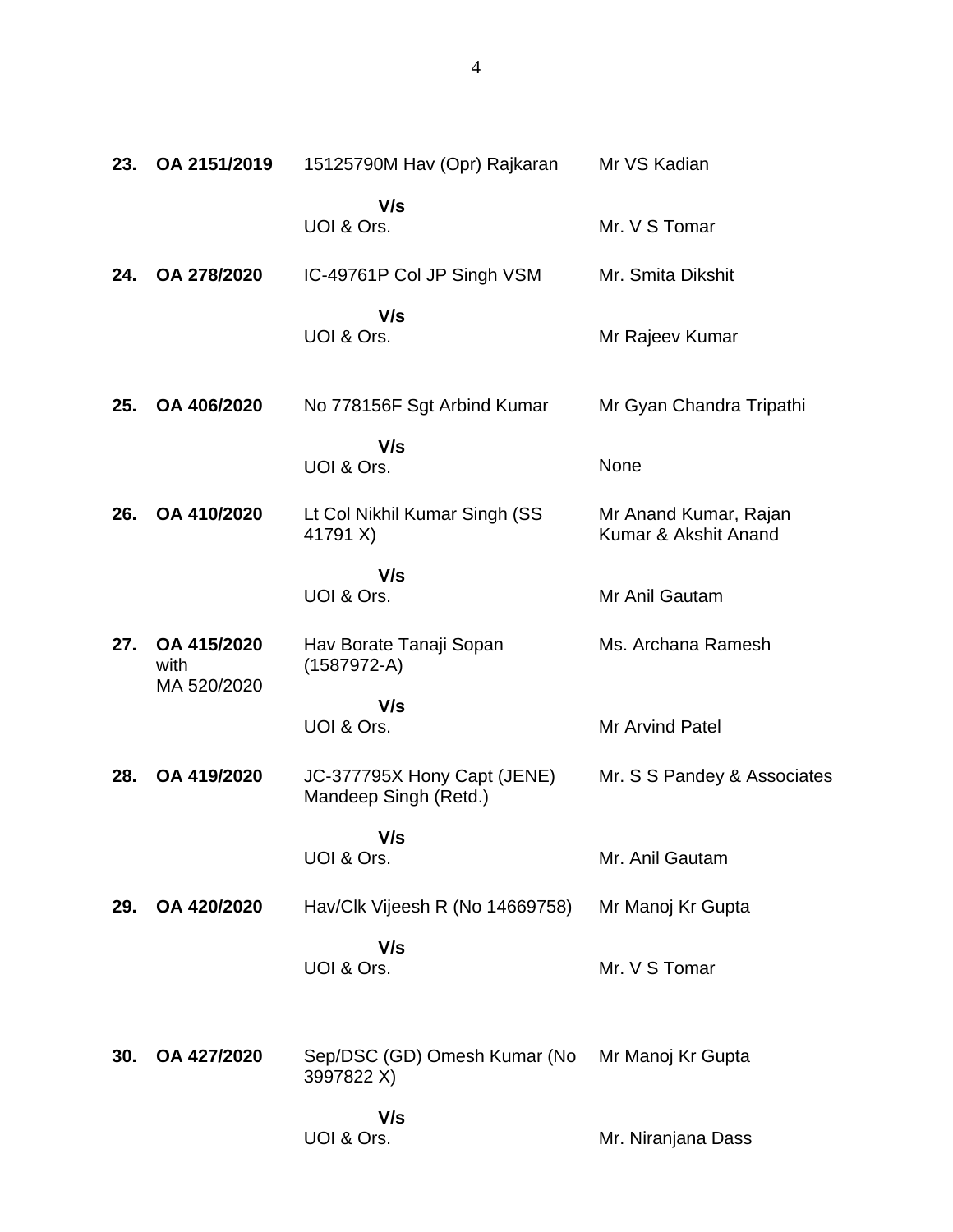### **PLEADINGS COMPLETE**

## **DATES WILL BE GIVEN BY THE TRIBUNAL OFFICER - ORDERS WILL BE UPLOADED ON THE WEBSITE**

| 31. | OA 331/2018         | Ex Cpl Sachin Kumar Solanki               | Mr. Manoj Kumar Gupta                                     |  |
|-----|---------------------|-------------------------------------------|-----------------------------------------------------------|--|
|     |                     | V/s<br>UOI & Ors.                         | Mr VS Tomar for R 1 & 2                                   |  |
| 32. | OA 612/2019         | Ex Sgt Vishal Singh Solanki<br>(793006-B) | Mr. Omprakash Kr Srivastava,<br>J K Singh & Vinay Makhija |  |
|     |                     | V/s<br>UOI & Ors.                         | Mr. Waize Ali Noor                                        |  |
| 33. | OA 1631/2019        | WO Sumit Kumar Ghosh (No<br>8377240 N)    | Mr Virender Singh Kadian                                  |  |
|     |                     | V/s                                       |                                                           |  |
|     |                     | UOI & Ors.                                | Mr Rajeev Kumar                                           |  |
| 34. | OA 110/2020<br>with | Col Anupam Sinha (IC 42140 N)             | Mr Baljeet Singh & Deepika<br>Sheoran                     |  |
|     | MA 308/2020         | V/s                                       |                                                           |  |
|     |                     | UOI & Ors.                                | Mr. Anil Gautam                                           |  |

### **THIS BENCH WILL NOT ASSEMBLE TODAY**

#### **CORAM:**

**HON'BLE THE CHAIRPERSON HON'BLE AIR MARSHAL B.B.P. SINHA**

| $\frac{S}{No}$ | Case No.                  | <b>Parties Name</b>  | <b>Advocate for Petitioner /</b><br><b>Respondents</b> |
|----------------|---------------------------|----------------------|--------------------------------------------------------|
|                | <b>PLEADINGS COMPLETE</b> |                      |                                                        |
| $\mathbf 1$ .  | OA 713/2017               | Col Surender Chauhan | Mr.S S Pandey                                          |
|                |                           | V/s                  |                                                        |
|                |                           | UOI & Ors.           | Mr VS Tomar for R 1-3, None<br>for $R$ 4-6             |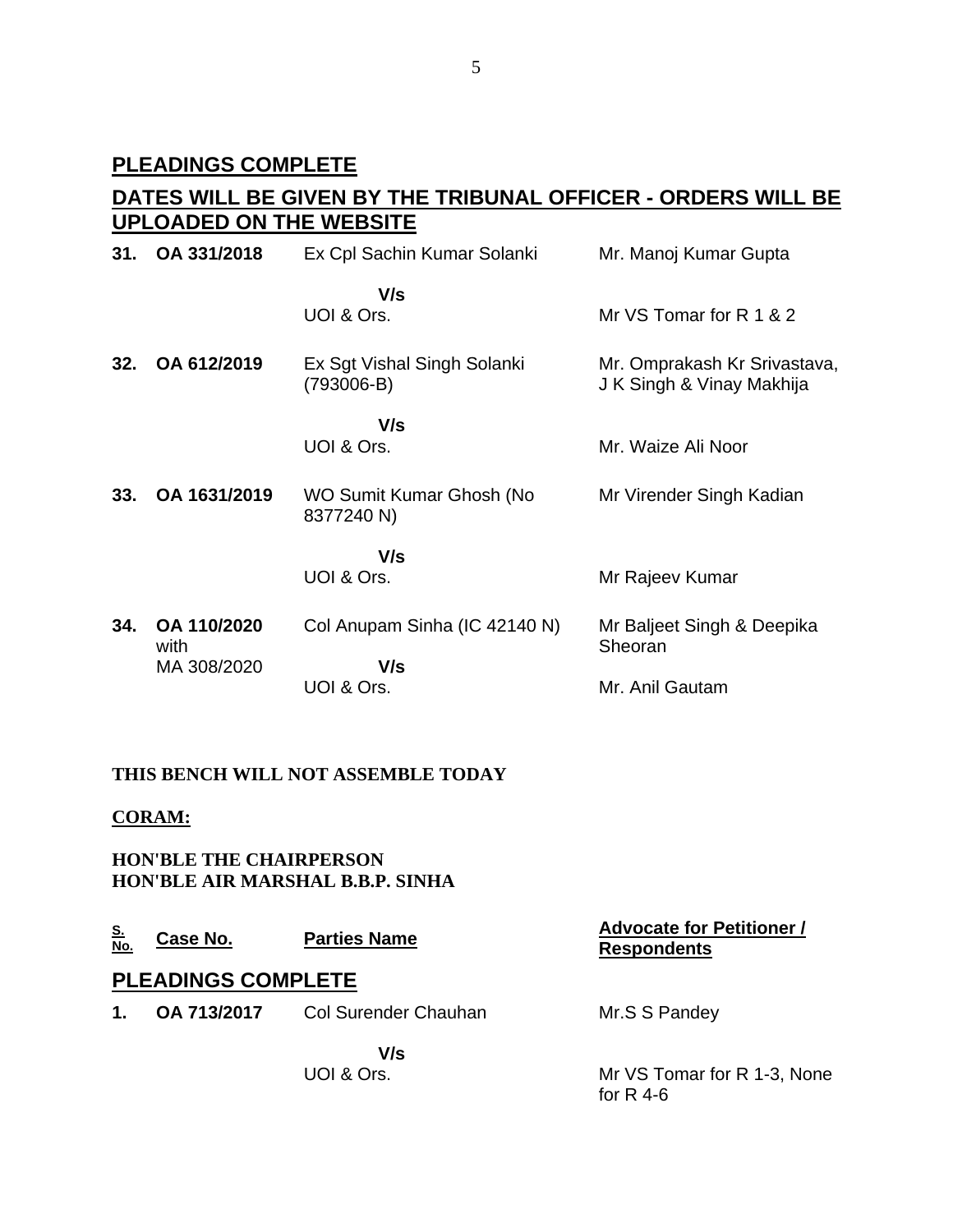| <u>S.</u><br>No. | <u>Case No.</u>                                      | <b>Parties Name</b>                                    | <b>Advocate for Petitioner /</b><br><b>Respondents</b> |  |  |
|------------------|------------------------------------------------------|--------------------------------------------------------|--------------------------------------------------------|--|--|
|                  | <u>MA (OTHERS)</u>                                   |                                                        |                                                        |  |  |
| 1.               | MA 775/2020<br>in<br>OA Diary                        | Ex Sep More Rahul Mahadev<br>(15237919W)               | Ms. Archana Ramesh                                     |  |  |
|                  | No.1827/2020                                         | V/s<br>UOI & Ors.                                      | None                                                   |  |  |
| 2.               | MA 795/2020<br>in<br>OA Diary                        | No. 13802584 Ex Sep Jagdish<br>Prashad (Retd).         | Mr. SS Pandey & Associates                             |  |  |
|                  | No.1628/2020                                         | V/s<br>UOI & Ors.                                      | None                                                   |  |  |
| 3.               | MA 803/2020<br>in<br>OA Diary                        | Ex Hav Dipak Rajkhowa (6392552-<br>P)                  | Mr. Ved Prakash                                        |  |  |
|                  | No.1716/2020                                         | V/s<br>UOI & Ors.                                      | None                                                   |  |  |
| 4.               | MA 804/2020                                          | Sep Maiyoor Singh (14863462Y)                          | Mr. Ajit Kakkar                                        |  |  |
|                  | ın<br>OA Diary<br>No.1697/2020                       | V/s<br>UOI & Ors.                                      | None                                                   |  |  |
| 5.               | MA 805/2020<br>in<br><b>OA Diary</b><br>No.1752/2020 | Ex L Com (TAC) Sushanta Nayan<br>Nath (139773T)        | Mr. Ved Prakash                                        |  |  |
|                  |                                                      | V/s<br>UOI & Ors.                                      | None                                                   |  |  |
| 6.               | MA 806/2020<br>in.<br>OA Diary<br>No.1846/2020       | No. 122190-F Ex LS Y Bansal                            | Mr. JP Sharma & Associates                             |  |  |
|                  |                                                      | V/s<br>UOI & Ors.                                      | None                                                   |  |  |
| 7.               | MA 811/2020                                          | JC-300159K Sub Maj Chunnoo                             | Mr SS Pandey & Associates                              |  |  |
|                  | in<br><b>OA Diary</b><br>No.1471/2020                | Singh<br>V/s<br>UOI & Ors.                             | None                                                   |  |  |
| 8.               | MA 812/2020<br>in<br><b>OA Diary</b>                 | JC-763004X Sub M/Tech (GUN)<br>Salunkhe Dipak Sadashiv | Mr. S S Pandey & Associates                            |  |  |
|                  | No.1414/2020                                         | V/s<br>UOI & Ors.                                      | None                                                   |  |  |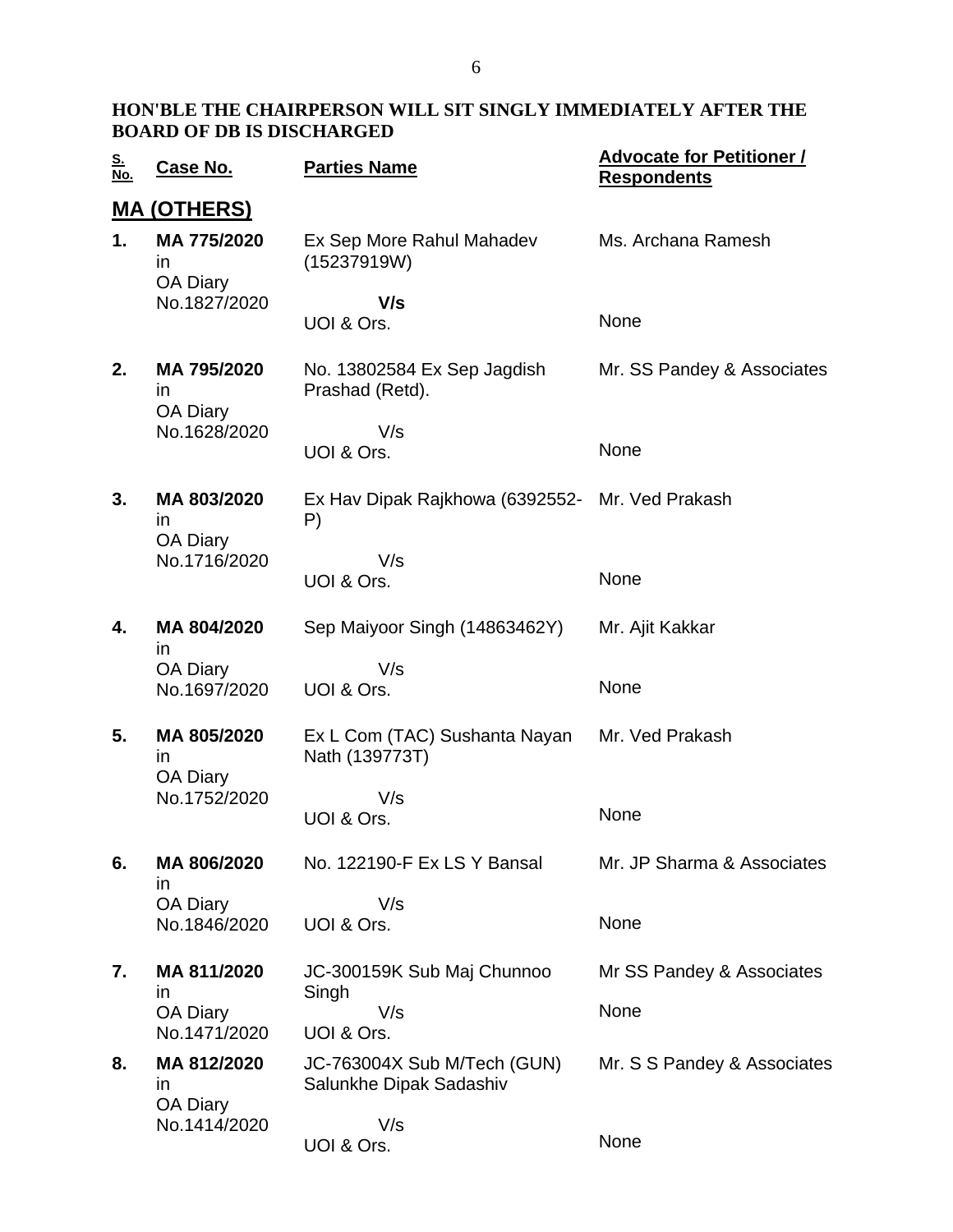## **ARMED FORCES TRIBUNAL, PRINCIPAL BENCH, NEW DELHI LIST OF BUSINESS**

**Date: 26-06-2020**

**Timing: 10:30 AM to 01.00 PM & 02.00 PM to 04.30 PM**

### **COURT No. 2 (Ground Floor)**

## **THIS BENCH WILL NOT ASSEMBLE TOAY**

### **CORAM:**

#### **HON'BLE MS. JUSTICE SUNITA GUPTA HON'BLE AIR MARSHAL B.B.P. SINHA**

| <u>S.</u><br>No. | Case No.                             | <b>Parties Name</b>                        | <b>Advocate for Petitioner /</b><br><b>Respondents</b> |
|------------------|--------------------------------------|--------------------------------------------|--------------------------------------------------------|
|                  | PLEADINGS NOT COMPLETE               |                                            |                                                        |
| 1.               | OA 1645/2018<br>with<br>MA 1780/2018 | IC-26428 Lt Col Ramvir Singh<br>(Retd.)    | Mr. Chaitanya Agarwal                                  |
|                  |                                      | V/s                                        |                                                        |
|                  |                                      | UOI & Ors.                                 | Mr. Shyam Narayan                                      |
| 2.               | OA 74/2019                           | Ex POELA Radhe Shyam Saini<br>$(136128-H)$ | Mr. Ajit Kakkar                                        |
|                  |                                      | V/s                                        |                                                        |
|                  |                                      | UOI & Ors.                                 | Mr. Harish V Shankar                                   |
| 3.               | OA 842/2019<br>with                  | Ex Sgt Pravat Ravi (No 742152 G)           | Mr Durgesh Kumar Sharma                                |
|                  | MA 1483/2019                         | V/s                                        |                                                        |
|                  |                                      | UOI & Ors.                                 | Mr. Ashok Chaitanya                                    |
| 4.               | OA 843/2019<br>with<br>MA 1484/2019  | Ex Sub Janmed Singh (JC-<br>668464N)       | Mr. Durgesh Kumar Sharma                               |
|                  |                                      | V/s<br>UOI & Ors.                          | Mr. Waize Ali Noor                                     |
| 5.               | OA 846/2019<br>with                  | Ex Sgt Pawan Kumar (No<br>741116B)         | Mr. Ved Prakash                                        |
|                  | MA 1487/2019                         | V/s<br>UOI & Ors.                          | Mr. Harish V Shankar                                   |
|                  |                                      |                                            |                                                        |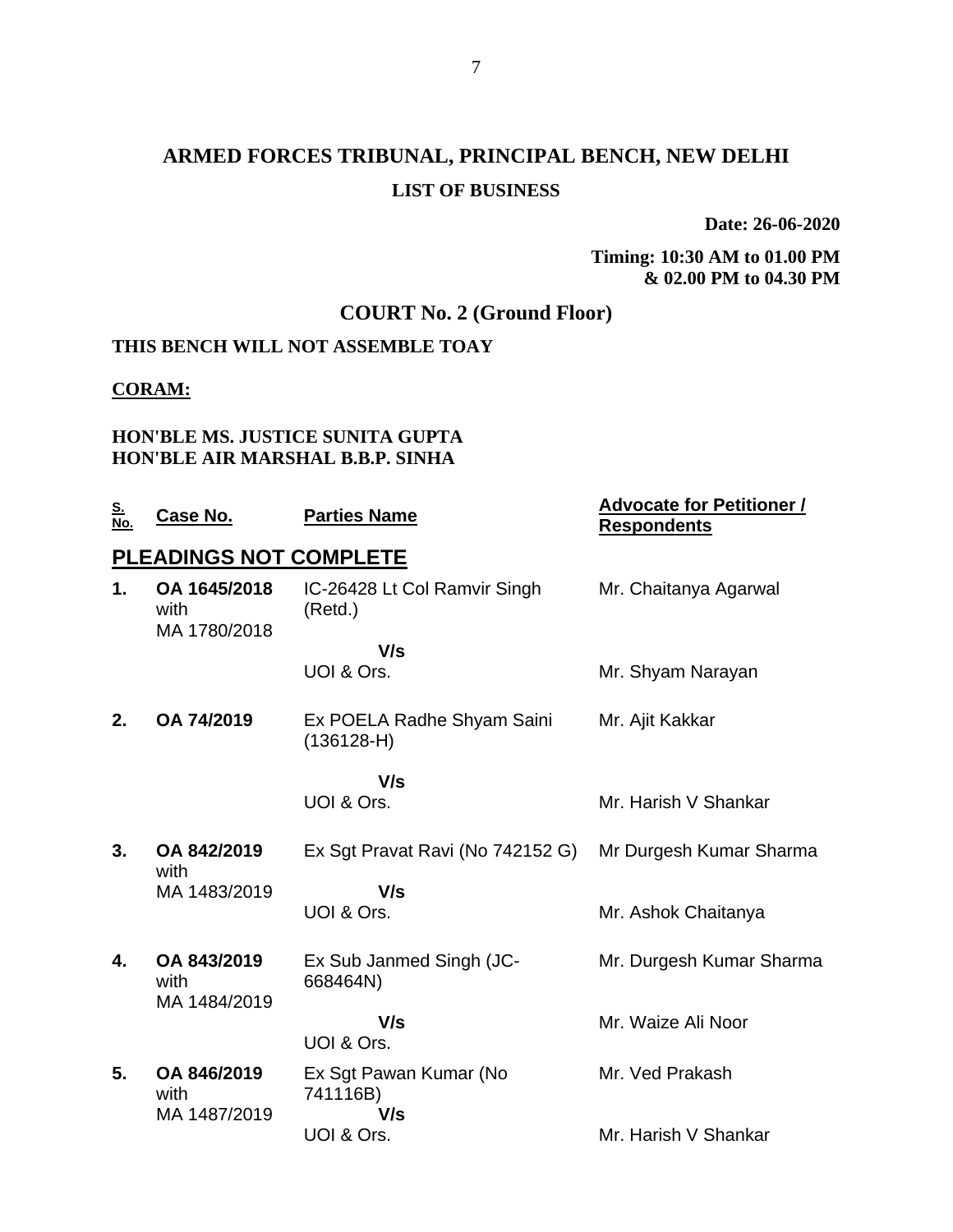## **PLEADINGS COMPLETE**

|             | DATES WILL BE GIVEN BY THE TRIBUNAL OFFICER - ORDERS WILL BE<br><b>UPLOADED ON THE WEBSITE</b> |                                                     |                             |  |  |
|-------------|------------------------------------------------------------------------------------------------|-----------------------------------------------------|-----------------------------|--|--|
| 6.          | OA 63/2015                                                                                     | Lt. Col. S S Chhilar                                | Mr. S S Pandey              |  |  |
|             |                                                                                                | V/s<br>UOI & Ors.                                   | Dr Vijendra Singh Mahndiyan |  |  |
| <b>WITH</b> |                                                                                                |                                                     |                             |  |  |
| 7.          | OA 1429/2016                                                                                   | Lt Col (TS) SS Chillar (Retd)                       | Mr. V S Kadian              |  |  |
|             |                                                                                                | V/s<br>UOI & Ors.                                   | Dr Vijendra Singh Mahndiyan |  |  |
| 8.          | OA 985/2018                                                                                    | IC-35311-M Col B P Bhalla (Retd)                    | Mr. V S Kadian              |  |  |
|             |                                                                                                | V/s<br>UOI & Ors.                                   | Mr. Tarunvir Singh Khehar   |  |  |
| 9.          | OA 1509/2018<br>with<br>MA 1659/2018 &<br>1832/2019                                            | No.1083571-L Ex Nk Ram Bhuwan<br>Singh              | Mr. U S Maurya              |  |  |
|             |                                                                                                | V/s<br>UOI & Ors.                                   | Ms. Jyotsana Kaushik        |  |  |
| 10.         | OA 1522/2018<br>with<br>MA 1593/2018 &<br>2957/2019                                            | No. 14676187Y Ex Hony Nb Sub<br>Dinesh Kumar Sharma | Mr. VS Kadian               |  |  |
|             |                                                                                                | V/s<br>UOI & Ors.                                   | Mr. Rajesh Kumar Das        |  |  |
| 11.         | OA 1884/2018<br>with                                                                           | No. 626376 Ex Sgt Virender Singh                    | Mr. Virender Singh Kadian   |  |  |
|             | MA 1579/2019                                                                                   | V/s<br>UOI & Ors.                                   | Mr. Satya Ranjan Swain      |  |  |
| 12.         | OA 70/2019<br>with<br>MA 464/2019                                                              | Ex JWO Om Narayan Singh<br>$(683711 - H)$           | Mr. Ajit Kakkar             |  |  |
|             |                                                                                                | V/s<br>UOI & Ors.                                   | Mr. Satya Ranjan Swain      |  |  |
| 13.         | OA 75/2019                                                                                     | Ex Cpl Nivin Ravi (906617-R)                        | Mr. Ajit Kakkar             |  |  |
|             |                                                                                                | V/s<br>UOI & Ors.                                   | Mr. Rajeev Kumar            |  |  |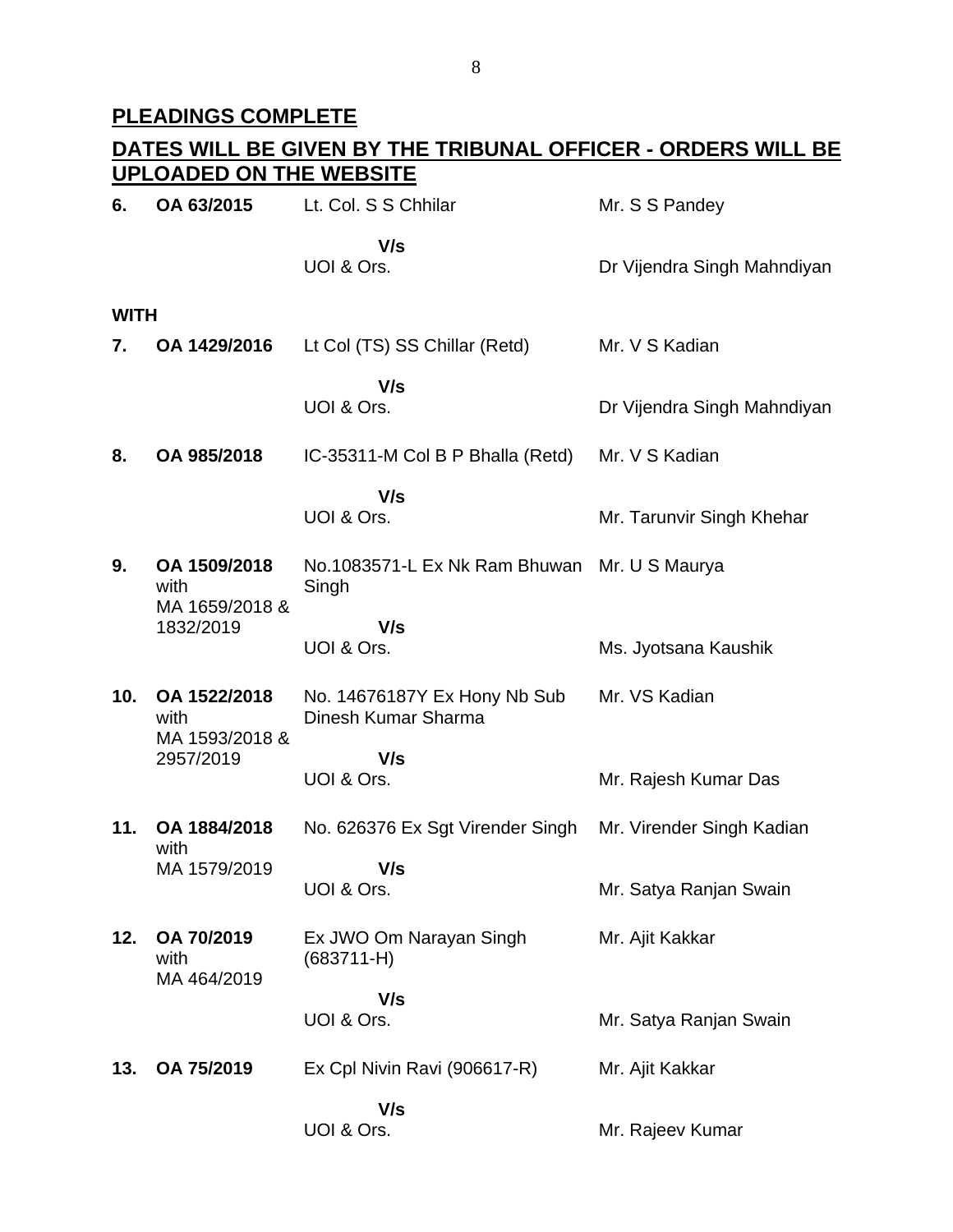| 14. | OA 845/2019                          | IC-47812Y Col Bhajan Singh Bisht Ms Pallavi Awasthi<br>(Retd) |                  |
|-----|--------------------------------------|---------------------------------------------------------------|------------------|
|     |                                      | V/s<br>UOI & Ors.                                             | Mr. D K Sabat    |
| 15. | OA 850/2019<br>with<br>MA 1494/2019  | Col SL Kumbhar (Retd) (IC 41709<br>X)                         | Mr IS Yadav      |
|     |                                      | V/s                                                           |                  |
|     |                                      | UOI & Ors.                                                    | Mr. Rajeev Kumar |
| 16. | OA 1219/2019<br>with<br>MA 1957/2019 | HFL (Retd) Surya Deo Yadav (No<br>645693K)                    | Mr Praveen Kumar |
|     |                                      | V/s                                                           |                  |
|     |                                      | UOI & Ors.                                                    | Mr. K K Tyagi    |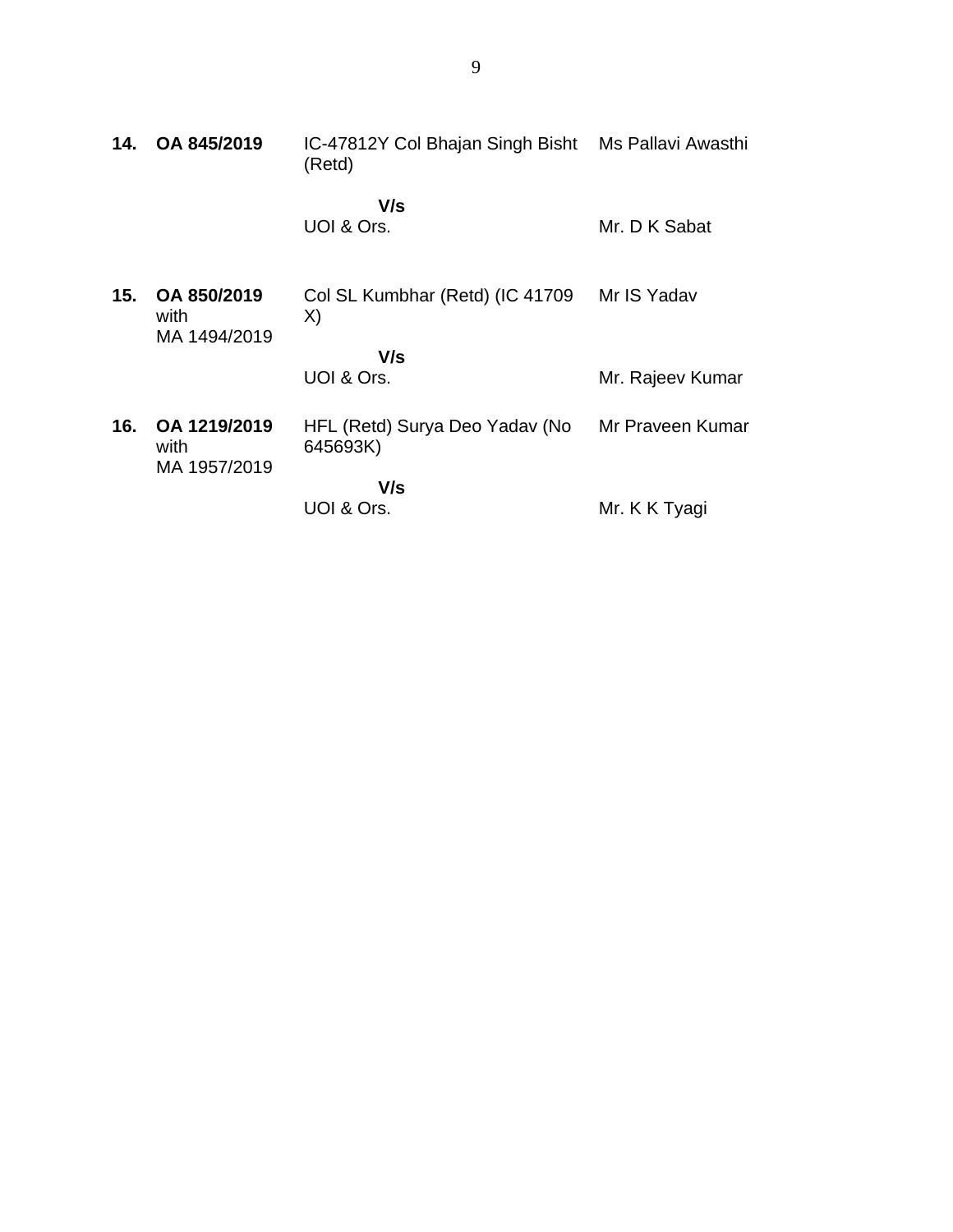## **ARMED FORCES TRIBUNAL, PRINCIPAL BENCH, NEW DELHI LIST OF BUSINESS**

**Date: 26-06-2020**

**Timing: 11:00 AM**

### **PRINCIPAL REGISTRAR COURT**

|    | S. No. Case No.                    | <b>Parties Name</b>                        | <b>Advocate for Petitioner /</b><br><b>Respondents</b> |
|----|------------------------------------|--------------------------------------------|--------------------------------------------------------|
|    | <b>For Appearance/Direction</b>    |                                            |                                                        |
| 1. | TA 2/2019<br>WP(C) No.             | Ex Cpl Jitender Sah No.778523              | Ms. Pallavi Awasthi                                    |
|    | 7775/2019 (High<br>Court of Delhi) | V/s<br>UOI & Ors.                          | Mr. Harish V Shankar                                   |
| 2. | OA 216/2019                        | No. 14465902M Ex L/Nk (DMT) Jai<br>Prakash | Mr. S M Dalal                                          |
|    |                                    | V/s<br>UOI & Ors.                          | Mr Waize Ali Noor                                      |
|    |                                    |                                            |                                                        |
| 3. | OA 948/2019<br>with                | No 127722B Ex LS Niranjan Ghosh            | Mr. Manoj Kumar Gupta                                  |
|    | MA 1603/2019                       | V/s<br>UOI & Ors.                          | Mr. Karan Singh Bhati, Sr.<br><b>CGSC</b>              |
| 4. | OA 1099/2019                       | IC-44240X Col Jiwan Chandra (Retd)         | Mr. VS Kadian                                          |
|    |                                    | V/s<br>UOI & Ors.                          | Mr Neeraj, Sr CGSC                                     |
| 5. | OA 1103/2019<br>with               | Ex LEM (R) Anil Yadav (NO 137595T)         | Mr. Ved Prakash                                        |
|    | MA 1786/2019                       | V/s<br>UOI & Ors.                          | Mr. Avdhesh Kumar                                      |
| 6. | OA 1132/2019<br>with               | Ex Sgt Vijay Kumar (No 729866 N)           | Ms Pallavi Awasthi                                     |
|    | MA 1840/2019                       | V/s<br>UOI & Ors.                          | Mr. K K Tyagi                                          |
| 7. | OA 1546/2019<br>with               | Hav G Vijay Kumar (No 6941510 X)           | Ms Archana Ramesh                                      |
|    | MA 2493/2019                       | V/s<br>UOI & Ors.                          | Mr Harish V Shankar                                    |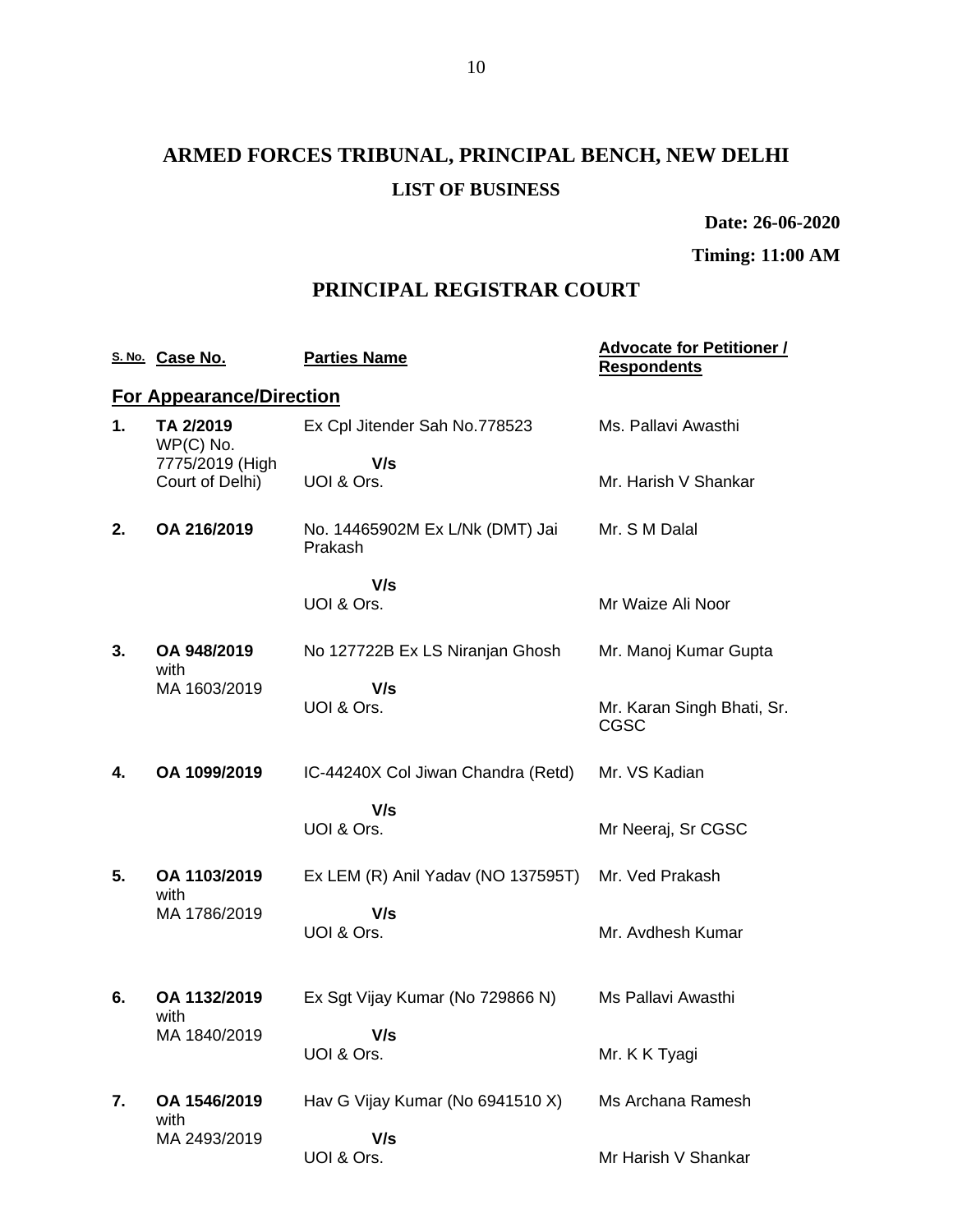| 8.  | OA 1578/2019         | JC-377469P Sub(JENE) Srenivasulu<br>Reddy M | Mr. Virender Singh Kadian |
|-----|----------------------|---------------------------------------------|---------------------------|
|     |                      | V/s<br>UOI & Ors.                           | Mr. Shyam Narayan         |
| 9.  | OA 1579/2019         | Ex JWO Bhagwan Yadav (751502)               | Mr. Baljeet Singh         |
|     |                      | V/s<br>UOI & Ors.                           | Ms. Suman Chauhan         |
| 10. | OA 1672/2019         | Ex Sgt Manoj Kumar (No 764366)              | Mr Baljeet Singh          |
|     |                      | V/s<br>UOI & Ors.                           | Mr. J S Rawat             |
| 11. | OA 1674/2019         | Ex WO Vikram Singh Rathore (NO<br>652905)   | Mr. Baljeet Singh         |
|     |                      | V/s<br>UOI & Ors.                           | Mr. J S Yadav             |
| 12. | OA 1675/2019         | Gp Capt Ashok Bajpayee (Retd) (no<br>18423) | Mr. Baljeet Singh         |
|     |                      | V/s<br>UOI & Ors.                           | Mr. V S Tomar             |
| 13. | OA 1676/2019         | Ex MWO Munshi Mahto (No 668719)             | Mr. Baljeet Singh         |
|     |                      | V/s<br>UOI & Ors.                           | Mr. Tarunvir Singh Khehar |
| 14. | OA 1694/2019         | Ex WO Pradeep Kumar Dhillon<br>$(674730-B)$ | Mr. Ved Prakash           |
|     |                      | V/s<br>UOI & Ors.                           | Mr. Ashok Chaitanya       |
| 15. | OA 1695/2019         | Sgt Dharmendra Kumar (Retd) (No<br>764988)  | Mr Manoj Kr Gupta         |
|     |                      | V/s<br>UOI & Ors.                           | Mr. K K Tyagi             |
| 16. | OA 1697/2019<br>with | Ex WO (HFO) Shiv Narayan (670158)           | Mr. Baljeet Singh         |
|     | MA 2625/2019         | V/s<br>UOI & Ors.                           | Ms. Suman Chauhan         |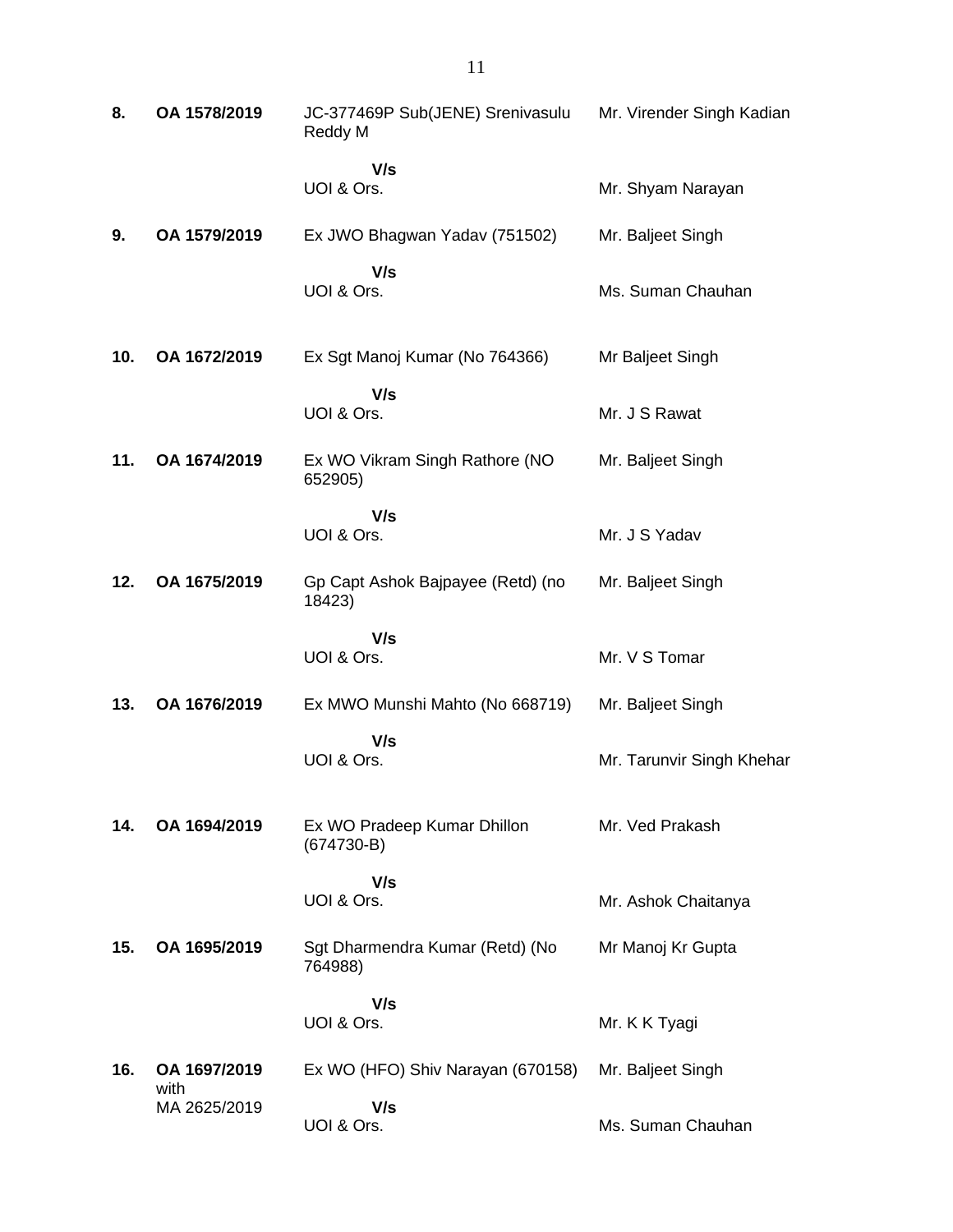| 17. | OA 1698/2019<br>with             | Cpl DK Jangir (Retd) (No 781881)                 | Mr Manoj Kumar Gupta                  |
|-----|----------------------------------|--------------------------------------------------|---------------------------------------|
|     | MA 2626/2019                     | V/s<br>UOI & Ors.                                | Mr. Harish V Shankar                  |
| 18. | OA 1758/2019                     | Ex POEL (P) Pramod Kumar (No<br>137119K)         | Mr. VS Kadian                         |
|     |                                  | V/s<br>UOI & Ors.                                | Mr. Neeraj, Sr. CGSC                  |
| 19. | OA 1777/2019                     | JC-53681P Col Rakesh Mohan (Retd)                | Mr.SS Pandey & Associates             |
|     |                                  | V/s<br>UOI & Ors.                                | Mr. Neeraj, Sr. CGSC                  |
| 20. | OA 1778/2019                     | IC-53197H Col Ashish Negi                        | Mr. S S Pandey & Associates           |
|     |                                  | V/s<br>UOI & Ors.                                | Mr. Satya Ranjan Swain                |
| 21. | OA 1779/2019                     | Lt Col MR Suresh (IC 53299 Y)                    | Mr SS Pandey & Associates             |
|     |                                  | V/s<br>UOI & Ors.                                | Mr. Arvind Patel                      |
| 22. | OA 1780/2019                     | IC-53265L Lt Col Shishir Awasthi                 | Mr. S S Pandey & Associates           |
|     |                                  | V/s<br>UOI & Ors.                                | Mr. Avdhesh Kumar                     |
| 23. | OA 1781/2019                     | Sub (AIG) Prasanta Kumar Mishra (JC<br>301467 W) | Mr SS Pandey & Associates             |
|     |                                  | V/s<br>UOI & Ors.                                | Mr. V S Tomar                         |
| 24. | OA 1883/2019                     | Sub Naresh Kumar (JC 377781 X)                   | Mr SS Pandey & Associates             |
|     |                                  | V/s<br>UOI & Ors.                                | Mr. Neeraj, Sr CGSC                   |
| 25. | OA 33/2020<br>with<br>MA 40/2020 | Ex Sep Shashi Kumar Dwivedi (No<br>14925501 X)   | Mr Rang Nath Pandey & Rahul<br>Pandey |
|     |                                  | V/s<br>UOI & Ors.                                | Dr. Vijendra Singh Mahndiyan          |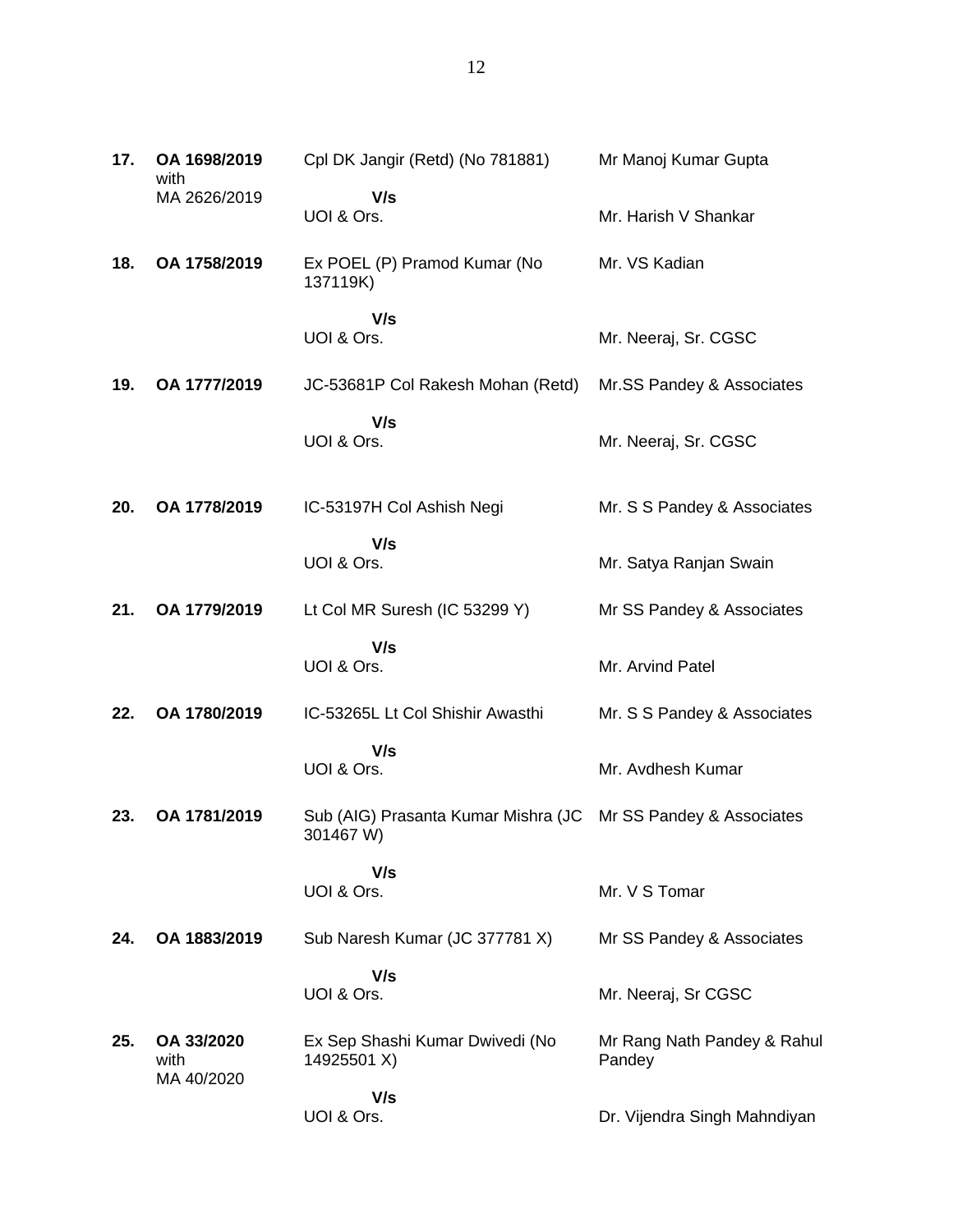| 26. | OA 65/2020                        | No. 4267290-X Sep (DSC GD) Shieo<br>Kumar Ram      | Mr. Manoj Kr Gupta            |
|-----|-----------------------------------|----------------------------------------------------|-------------------------------|
|     |                                   | V/s<br>UOI & Ors.                                  | Mr. V Pattabhi Ram            |
| 27. | OA 82/2020<br>with                | Wg Cdr PNS Nair (Retd) (No 20579)                  | Mr Ajai Bhalla                |
|     | MA 100/2020                       | V/s<br>UOI & Ors.                                  | Mr SD Windlesh                |
| 28. | OA 83/2020<br>with                | Col (Retd.) K J Singh (IC-14494-A)                 | Mr. Rajesh Nandal             |
|     | MA 102/2020                       | V/s<br>UOI & Ors.                                  | Mr Anil Gautam                |
| 29. | OA 84/2020<br>with<br>MA 103/2020 | JC-339464-M Ex Sub Yashpal Singh<br>Rawat          | Mr. Praveen Kumar             |
|     |                                   | V/s<br>UOI & Ors.                                  | Mr YP Singh                   |
| 30. | OA 85/2020                        | Ex AG PO EL (P) Devi Singh Bhatra<br>$(138359-B)$  | Mr. Ved Prakash               |
|     |                                   | V/s<br>UOI & Ors.                                  | Mr Satya Ranjan Swain         |
| 31. | OA 86/2020                        | Ex Sgt Rajeev Chaudhary (No<br>774924G)            | Mr Praveen Kumar              |
|     |                                   | V/s<br>UOI & Ors.                                  | Mr KK Tyagi                   |
| 32. | OA 87/2020                        | Ex Sgt Ravindra Kumar (774774-N)                   | Mr. Durgesh Kumar Sharma      |
|     |                                   | V/s<br>UOI & Ors.                                  | Mr Karan Singh Bhati, Sr CGSC |
| 33. | OA 88/2020                        | IC-45583A Brig J N Pandey (Retd.)                  | Mr. Ajit Kakkar               |
|     |                                   | V/s<br>UOI & Ors.                                  | Mr Prabodh Kumar              |
| 34. | OA 89/2020                        | Ex AC (U/T) Ajay Chaurasia (No<br>7000887K)<br>V/s | Mr Ajit Kakkar                |
|     |                                   | UOI & Ors.                                         | Mr Arvind Patel               |
| 35. | OA 91/2020                        | SL-04660P Lt Col Manikandan P                      | Mr. Rajendra Kumar            |
|     |                                   | V/s<br>UOI & Ors.                                  | Dr. Vijendra Singh Mahndiyan  |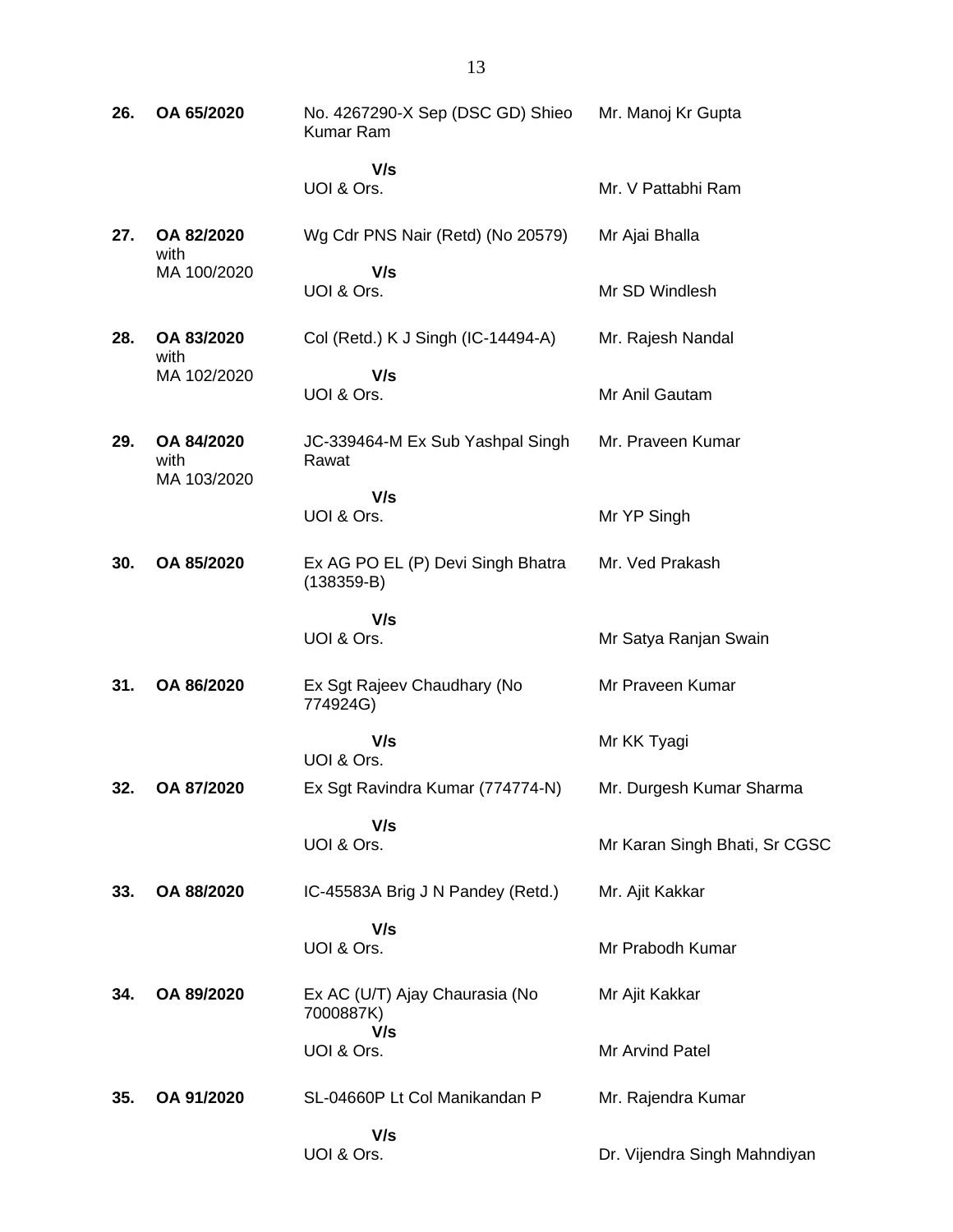| 36. | OA 99/2020                         | Sep R Mahendran (10452900-K)                        | Mr. Narender Kaushik & Pankaj<br>Kaushik       |
|-----|------------------------------------|-----------------------------------------------------|------------------------------------------------|
|     |                                    | V/s<br>UOI & Ors.                                   | Mr. Shyam Narayan                              |
| 37. | OA 100/2020                        | Nk (DSC) Sasidharan Pillai S (No<br>1084911 P)      | Mr Ved Prakash                                 |
|     |                                    | V/s<br>UOI & Ors.                                   | Mr. Prabodh Kumar                              |
| 38. | OA 169/2020                        | IC-37107M Col YS Chauhan (Retd)                     | Mr Rajiv Manglik                               |
|     |                                    | V/s<br>UOI & Ors.                                   | Mr. J S Rawat                                  |
| 39. | OA 171/2020                        | Ex Sgt Maheswar Behera (No 774978<br>F)             | Mr Ajit Kakkar, Alpana Yadav &<br>Madhuri Koli |
|     |                                    | V/s<br>UOI & Ors.                                   | Mr KK Tyagi                                    |
| 40. | OA 173/2020                        | Ex Sub Maj (Hony Lt) Satypal Singh<br>(JC 470288 W) | Mr OS Punia                                    |
|     |                                    | V/s<br>UOI & Ors.                                   | Mr Neeraj, Sr CGSC                             |
| 41. | OA 175/2020<br>with                | Ex JWO Sanjiv Kumar (No 751320 N)                   | Mr Praveen Kumar                               |
|     | MA 186/2020                        | V/s<br>UOI & Ors.                                   | Mr Tarunvir Singh Khehar                       |
| 42. | OA 176/2020<br>with                | Ex Sgt Joy Mathew (No 711221 A)                     | Mr Praveen Kumar                               |
|     | MA 187/2020                        | V/s<br>UOI & Ors.                                   | Mr Harish V Shankar                            |
| 43. | OA 178/2020<br>with<br>MA 188/2020 | Ex Rect Badgujar Gopal Prakash<br>$(14855448-X)$    | Ms. Archana Ramesh                             |
|     |                                    | V/s<br>UOI & Ors.                                   | Mr Rajesh Kumar Das                            |
| 44. | OA 322/2020<br>with<br>MA 402/2020 | Ex Sgt Pradeep Kumar Yadav (No<br>742020 S)         | Mr Praveen Kumar                               |
|     |                                    | V/s<br>UOI & Ors.                                   | Mr. Niranjana Dass                             |
| 45. | OA 350/2020                        | JC-667354M Sub Sree Kumar VG<br>(Retd.)             | Ms. Archana Ramesh                             |
|     |                                    | V/s<br>UOI & Ors.                                   | Mr. Prabodh Kumar                              |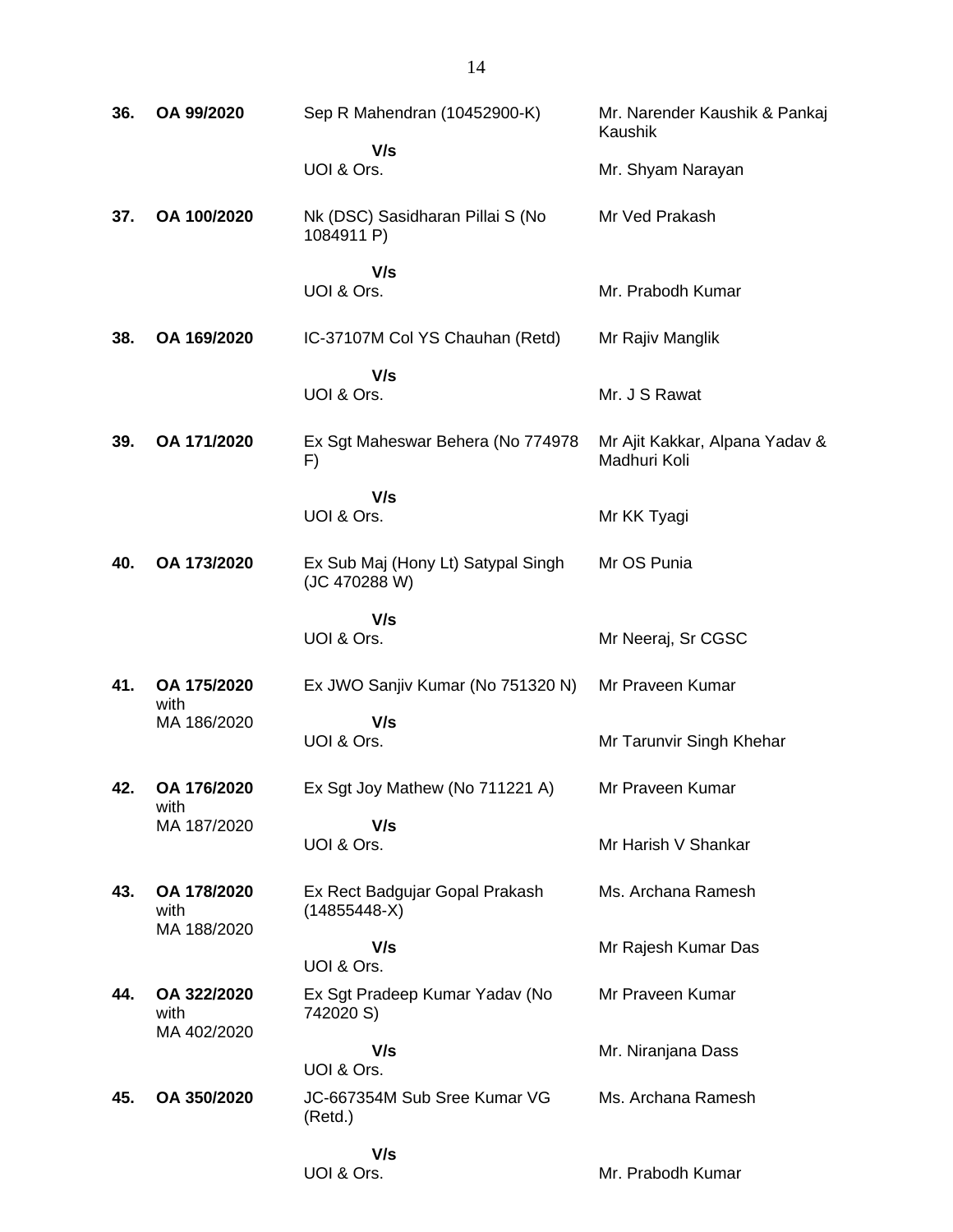| 46. | OA 376/2020                        | Ex JWO Devendra Kumar Singh (No<br>690545 H)         | Mr Praveen Kumar                          |
|-----|------------------------------------|------------------------------------------------------|-------------------------------------------|
|     |                                    | V/s<br>UOI & Ors.                                    | Mr. Karan Singh Bhati, Sr.<br><b>CGSC</b> |
| 47. | OA 385/2020                        | Nb Sub/AEC Dharam Paul (Retd) (JC<br>805504 Y)       | Mr Indra Sen Singh & Abhishek<br>Singh    |
|     |                                    | V/s<br>UOI & Ors.                                    | Mr. Arvind Patel                          |
| 48. | OA 389/2020                        | Ex Rect Kamaldeep Sharma (No<br>15250878 W)          | Mr SM Dalal                               |
|     |                                    | V/s<br>UOI & Ors.                                    | Mr. J S Rawat                             |
| 49. | OA 390/2020                        | IC-55715W Lt Col Rajnish Dhar (Retd.)                | Mr. Indra Sen Singh/Abhishek<br>Singh     |
|     |                                    | V/s<br>UOI & Ors.                                    | Mr. J S Rawat                             |
| 50. | OA 392/2020                        | Sub Naresh Chandra Biswas (JC<br>762020 H)           | Mr SS Pandey & Associates                 |
|     |                                    | V/s<br>UOI & Ors.                                    | Mr. Arvind Patel                          |
| 51. | OA 466/2020<br>with<br>MA 582/2020 | Smt. Lila Devi Wd/o NC(E) Late Gillu<br>$(822618-T)$ | Mr. Virender Singh Kadian                 |
|     |                                    | V/s<br>UOI & Ors.                                    | Mr. Harish V Shankar                      |
| 52. | OA 467/2020                        | Ex MWO (HFO) Jai Prakash Tripathi<br>$(638812-G)$    | Mr. Aruni Poddar                          |
|     |                                    | V/s<br>UOI & Ors.                                    | Mr. Y P Singh                             |
| 53. | OA 469/2020                        | Ex Hav (Hony Nb Sub) Shovir Singh<br>(No 6648584 W)  | Mr Ashok Kumar & Sanjeev<br>Kumar         |
|     |                                    | V/s<br>UOI & Ors.                                    | Mr. J S Rawat                             |
| 54. | OA 472/2020<br>with                | Ex Spr Munoori Ramulu (1352900)                      | Mr. Ajit Kakkar                           |
|     | MA 589/2020                        | V/s<br>UOI & Ors.                                    | Mr. Rajeev Kumar                          |